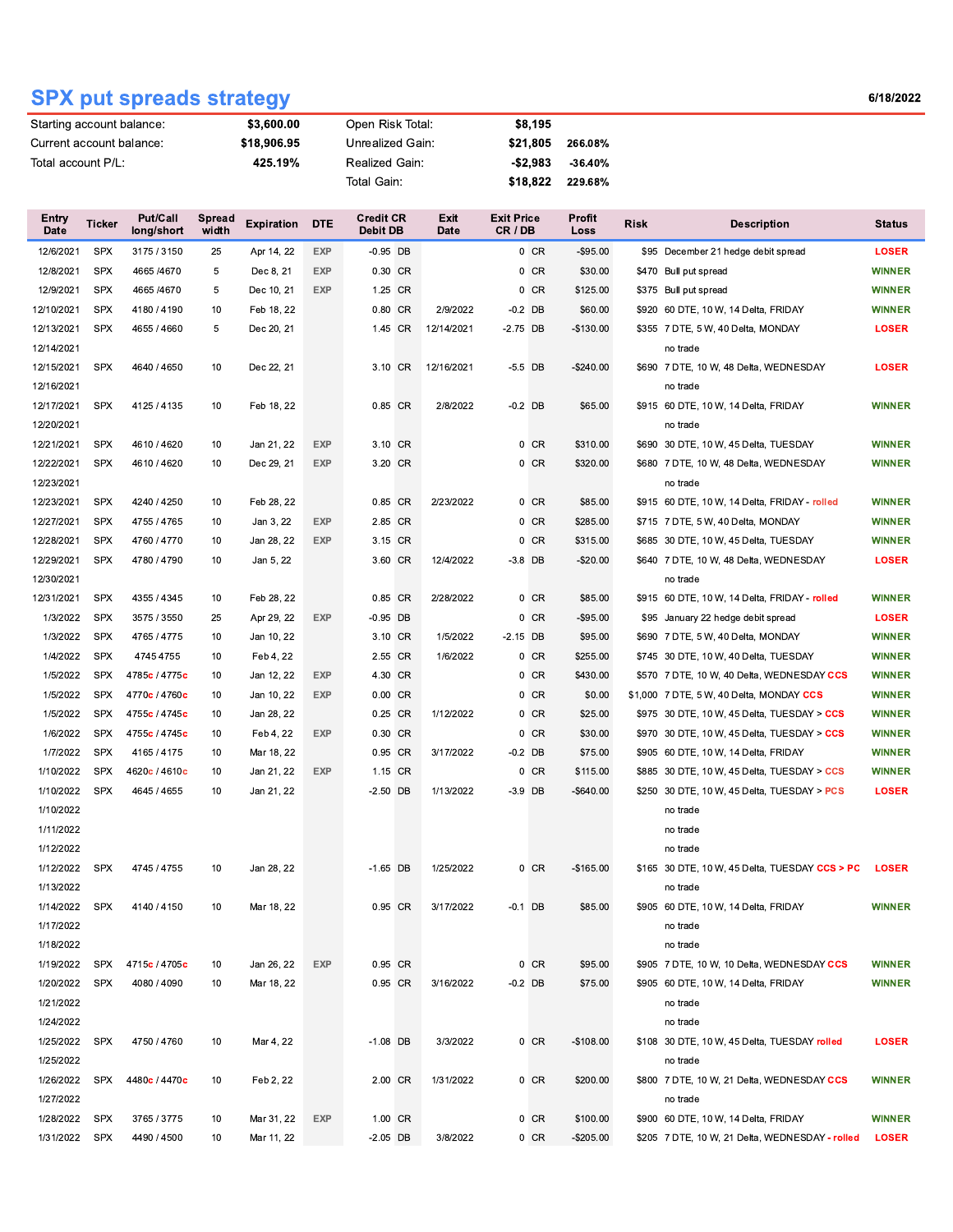| 1/31/2022 | <b>SPX</b> | 4450 / 4460   | 10 | Feb 7, 22  | EXP        | 3.10 CR    |           | 0 CR        | \$310.00     | \$690 7 DTE, 10 W, 41 Delta, MONDAY           | <b>WINNER</b> |
|-----------|------------|---------------|----|------------|------------|------------|-----------|-------------|--------------|-----------------------------------------------|---------------|
| 2/1/2022  | <b>SPX</b> | 4265 / 4275   | 10 | Mar 4, 22  |            | 1.35 CR    | 2/23/2022 | $0$ CR      | \$135.00     | \$865 30 DTE, 10 W, 20 Delta, TUESDAY-rolled  | <b>WINNER</b> |
| 2/2/2022  | <b>SPX</b> | 4550 / 4560   | 10 | Feb 9, 22  |            | 3.10 CR    | 2/8/2022  | $0$ CR      | \$310.00     | \$690 7 DTE, 10 W, 40 Delta, WEDNESDAY-rolled | <b>WINNER</b> |
| 2/4/2022  | <b>SPX</b> | 3915 / 3925   | 10 | Apr 14, 22 |            | 0.95 CR    | 3/24/2022 | $-0.2$ DB   | \$75.00      | \$905 69 DTE, 10 W, 14 Delta, FRIDAY          | <b>WINNER</b> |
| 2/4/2022  | <b>SPX</b> | 3150 / 3125   | 25 | Jun 17, 22 | <b>EXP</b> | $-0.95$ DB |           | 0 CR        | $-$95.00$    | \$95 February 22 hedge debit spread           | <b>LOSER</b>  |
| 2/7/2022  | <b>SPX</b> | 4390 / 4400   | 10 | Feb 14, 22 | EXP        | 1.45 CR    |           | $0$ CR      | \$145.00     | \$855 7 DTE, 10 W, 20 Delta, MONDAY -rolled   | <b>WINNER</b> |
| 2/8/2022  | <b>SPX</b> | 4550 / 4560   | 10 | Mar 9, 22  |            | $-3.20$ DB | 3/3/2022  | 0 CR        | -\$320.00    | \$320 7 DTE, 10 W, 40 Delta, WEDNESDAY-roll   | <b>LOSER</b>  |
| 2/8/2022  | <b>SPX</b> | 4435 / 4445   | 10 | Mar 11, 22 |            | 2.75 CR    | 3/10/2022 | 0 CR        | \$275.00     | \$725 31 DTE, 10 W, 39 Delta, TUESDAY-rolled  | <b>WINNER</b> |
| 2/9/2022  | <b>SPX</b> | 4535 / 4545   | 10 | Feb 16, 22 |            | 3.10 CR    | 2/16/2022 | 0 CR        | \$310.00     | \$690 7 DTE, 10 W, 40 Delta, WEDNESDAY-rolled | <b>WINNER</b> |
| 2/10/2022 | <b>SPX</b> | 4575c / 4565c | 10 | Feb 16, 22 |            | 3.50 CR    | 2/16/2022 | $-0.05$ DB  | \$345.00     | \$650 6 DTE, 10 W, 32 Delta, THURSDAY-CCS     | <b>WINNER</b> |
| 2/11/2022 | <b>SPX</b> | 4525c / 4515c | 10 | Feb 14, 22 |            | 1.80 CR    | 2/14/2022 | $-0.05$ DB  | \$175.00     | \$820 3 DTE, 10 W, 19 Delta, WEDNESDAY-CCS    | <b>WINNER</b> |
| 2/14/2022 | <b>SPX</b> | 4490c / 4480c | 10 | Feb 22, 22 | EXP        | 3.45 CR    |           | 0 CR        | \$345.00     | \$655 8 DTE, 10 W, 30 Delta, MONDAY-CCS       | <b>WINNER</b> |
| 2/14/2022 | <b>SPX</b> | 4390 / 4400   | 10 | Feb 22, 22 |            | -2.25 DB   | 2/22/2022 | 0 CR        | -\$225.00    | \$225 8 DTE, 10 W, 20 Delta, MONDAY-roll      | <b>LOSER</b>  |
| 2/15/2022 | <b>SPX</b> | 4665c / 4655c | 10 | Mar 18, 22 |            | 2.40 CR    | 3/17/2022 | 0 CR        | \$240.00     | \$760 31 DTE, 10 W, 20 Delta, TUESDAY-CCS     | <b>WINNER</b> |
| 2/16/2022 | <b>SPX</b> | 4535 / 4545   | 10 | Feb 23, 22 |            | $-2.30$ DB | 2/23/2022 | 0 CR        | $-$230.00$   | \$230 7 DTE, 10 W, 40 Delta, WEDNESDAY-roll   | <b>LOSER</b>  |
| 2/16/2022 | <b>SPX</b> | 4410 / 4420   | 10 | Feb 23, 22 |            | 2.25 CR    | 2/23/2022 | 0 CR        | \$225.00     | \$775 7 DTE, 10 W, 35 Delta, WEDNESDAY        | <b>WINNER</b> |
| 2/17/2022 | <b>SPX</b> | 4460c / 4450c | 10 | Feb 23, 22 |            | 3.45 CR    | 2/23/2022 | $-0.05$ DB  | \$340.00     | \$655 6 DTE, 10 W, 30 Delta, THURSDAY         | <b>WINNER</b> |
| 2/17/2022 | <b>SPX</b> | 4555c / 4545c | 10 | Feb 23, 22 |            | 0.70 CR    | 2/23/2022 | $-0.05$ DB  | \$65.00      | \$930 6 DTE, 10 W, 07 Delta, THURSDAY         | <b>WINNER</b> |
| 2/18/2022 |            |               |    |            |            |            |           |             |              | no trade                                      |               |
| 2/22/2022 | <b>SPX</b> | 4390 / 4400   | 10 | Mar 25, 22 | EXP        | $-4.70$ DB |           | 0 CR        | -\$470.00    | \$470 8 DTE, 10 W, 20 Delta, MONDAY-roll      | <b>LOSER</b>  |
| 2/22/2022 | <b>SPX</b> | 4380c / 4370c | 10 | Mar 2, 22  |            | 4.40 CR    | 2/25/2022 | 0 CR        | \$440.00     | \$560 8 DTE, 10 W, 40 Delta, TUESDAY-rolled   | <b>WINNER</b> |
| 2/23/2022 | <b>SPX</b> | 4535 / 4545   | 10 | May 20, 22 |            | $-3.90$ DB | 5/20/2022 | $-6.10$ DB  | $-$1,000.00$ | \$390 7 DTE, 10 W, 40 Delta, WEDNESDAY-roll   | <b>LOSER</b>  |
| 2/23/2022 | <b>SPX</b> | 4410 / 4420   | 10 | Apr 1, 22  |            | $-4.35$ DB | 3/29/2022 | $0$ CR      | $-$435.00$   | \$435 7 DTE, 10 W, 35 Delta, WEDNESDAY        | <b>LOSER</b>  |
| 2/23/2022 | <b>SPX</b> | 4365c / 4355c | 10 | Feb 25, 22 |            | 3.05 CR    | 2/25/2022 | 0 CR        | \$305.00     | \$695 2 DTE, 10 W, 30 Delta, WEDNESDAY-rolled | <b>WINNER</b> |
| 2/23/2022 | <b>SPX</b> | 4555c / 4545c | 10 | May 20, 22 |            | 3.20 CR    | 5/6/2022  | $-0.1$ DB   | \$310.00     | \$680 86 DTE, 10 W, 28 Delta, WEDNESDAY       | <b>WINNER</b> |
| 2/23/2022 | <b>SPX</b> | 4430c / 4420c | 10 | Apr 1, 22  |            | 4.15 CR    | 3/29/2022 | $0$ CR      | \$415.00     | \$585 37 DTE, 10 W, 34 Delta, WEDNESDAY       | <b>WINNER</b> |
| 2/23/2022 | <b>SPX</b> | 4265c / 4255c | 10 | Feb 28, 22 |            | 0.80 CR    | 2/25/2022 | 0 CR        | \$80.00      | \$915 60 DTE, 10 W, 14 Delta, FRIDAY-roll     | <b>WINNER</b> |
| 2/23/2022 | <b>SPX</b> | 4275c / 4265c | 10 | Mar 4, 22  |            | $-0.10$ DB | 2/25/2022 | 0 CR        | $-$10.00$    | \$10 30 DTE, 10 W, 20 Delta, TUESDAY - rolled | <b>LOSER</b>  |
| 2/24/2022 | <b>SPX</b> | 3590 / 3600   | 10 | Apr 29, 22 |            | 1.05 CR    | 4/22/2022 | 0 CR        | \$105.00     | \$895 64 DTE, 10 W, 14 Delta, THURSDAY        | <b>WINNER</b> |
| 2/24/2022 | <b>SPX</b> | 4365c / 4355c | 10 | Feb 28, 22 |            | 0.60 CR    | 2/25/2022 | 0 CR        | \$60.00      | \$940 4 DTE, 10 W, 05 Delta, THURSDAY         | <b>WINNER</b> |
| 2/25/2022 | <b>SPX</b> | 4355 / 4365   | 10 | Mar 7, 22  |            | $-1.20$ DB | 3/7/2022  | 0 CR        | $-$120.00$   | \$120 2 DTE, 10 W, 30 Delta, WEDNESDAY-rolled | <b>LOSER</b>  |
| 2/25/2022 | <b>SPX</b> | 4380 / 4390   | 10 | Apr 29, 22 |            | $-4.90$ DB | 4/20/2022 | $-0.1$ DB   | -\$500.00    | \$915 60 DTE, 10 W, 14 Delta, FRIDAY-roll     | <b>LOSER</b>  |
| 2/25/2022 | SPX        | 4385c / 4375c | 10 | Mar 7, 22  |            | $-0.70$ DB | 3/7/2022  | $-0.1$ DB   | $-$ \$80.00  | \$70 4 DTE, 10 W, 05 Delta, THURSDAY          | <b>LOSER</b>  |
| 2/25/2022 | <b>SPX</b> | 4430 / 4440   | 10 | Apr 4, 22  | EXP        | $-3.00$ DB |           | 0 CR        | -\$300.00    | \$300 30 DTE, 10 W, 20 Delta, TUESDAY - roll  | <b>LOSER</b>  |
| 2/25/2022 | <b>SPX</b> | 4370 / 4380   | 10 | Mar 2, 22  |            | $-1.60$ DB | 3/2/2022  | $-0.1$ DB   | $-$170.00$   | \$160 8 DTE, 10 W, 40 Delta, TUESDAY-roll     | <b>LOSER</b>  |
| 2/25/2022 | <b>SPX</b> | 4150 / 4160   | 10 | Mar 4, 22  | <b>EXP</b> | 0.95 CR    |           | 0 CR        | \$95.00      | \$905 7 DTE, 10 W, 14 Delta, TUESDAY          | <b>WINNER</b> |
| 2/28/2022 | SPX        | 4345 / 4355   | 10 | Mar 2, 22  | EXP        | $-1.80$ DB |           | $0$ CR      | -\$180.00    | \$180 7 DTE, 10 W, 14 Delta, TUESDAY          | <b>LOSER</b>  |
| 2/28/2022 | <b>SPX</b> | 4400c / 4390c | 10 | Mar 2, 22  |            | 5.90 CR    | 3/2/2022  | $0$ CR      | \$590.00     | \$410 2 DTE, 10 W, 30 Delta, TUESDAY-rolled   | <b>WINNER</b> |
| 3/1/2022  | <b>SPX</b> | 4510c / 4500c | 10 | Mar 11, 22 |            | 2.10 CR    | 3/10/2022 | $-0.1$ DB   | \$200.00     | \$790 10 DTE, 10 W, 16 Delta, TUESDAY         | <b>WINNER</b> |
| 3/1/2022  | <b>SPX</b> | 4410c / 4400c | 10 | Mar 25, 22 |            | 4.30 CR    | 3/22/2022 | 0 CR        | \$430.00     | \$570 24 DTE, 10 W, 38 Delta, TUESDAY         | <b>WINNER</b> |
| 3/2/2022  | <b>SPX</b> | 4390 / 4400   | 10 | May 20, 22 | <b>EXP</b> | $-5.40$ DB |           | $-14.60$ DB | $-$2,000.00$ | \$540 78 DTE, 10 W, 49 Delta, WEDNESDAY-roll  | <b>LOSER</b>  |
| 3/2/2022  | <b>SPX</b> | 4175 / 4185   | 10 | Mar 9, 22  |            | 0.90 CR    | 3/8/2022  | $0$ CR      | \$90.00      | \$910 7 DTE, 10 W, 14 Delta, WEDNESDAY        | <b>WINNER</b> |
| 3/3/2022  | <b>SPX</b> | 4750 / 4760   | 10 | Jun 17, 22 | EXP        | $-2.70$ DB |           | -10 DB      | $-$1,270.00$ | \$270 106 DTE, 10 W, 79 Delta, TUESDAY roll   | <b>LOSER</b>  |
| 3/3/2022  | SPX        | 4460c / 4450c | 10 | Mar 4, 22  | EXP        | 1.00 CR    |           | 0 CR        | \$100.00     | \$900 1 DTE, 10 W, 12 Delta, THURSDAY         | <b>WINNER</b> |
| 3/3/2022  | SPX        | 4430 / 4440   | 10 | Mar 9, 22  |            | $-3.80$ DB | 3/8/2022  | 0 CR        | -\$380.00    | \$380 7 DTE, 10 W, 40 Delta, WEDNESDAY-rolled | <b>LOSER</b>  |
| 3/3/2022  | SPX        | 4455c / 4445c | 10 | Mar 9, 22  |            | 3.90 CR    | 3/7/2022  | $-0.1$ DB   | \$380.00     | \$610 6 DTE, 10 W, 33 Delta, WEDNESDAY        | <b>WINNER</b> |
| 3/7/2022  | <b>SPX</b> | 4355 / 4365   | 10 | Jun 30, 22 | 12         | $-5.60$ DB |           |             |              | \$560 115 DTE, 10 W, 55 Delta, WEDNESDAY-roll | <b>OPEN</b>   |
| 3/7/2022  | SPX        | 4375c / 4365c | 10 | Jun 30, 22 |            | 5.35 CR    | 6/13/2022 | 0 CR        | \$535.00     | \$465 115 DTE, 10 W, 44 Delta, WEDNESDAY      | <b>WINNER</b> |
| 3/7/2022  | SPX        | 4315c / 4305c | 10 | Mar 18, 22 |            | 4.35 CR    | 3/18/2022 | 0 CR        | \$435.00     | \$565 7 DTE, 10 W, 40 Delta, WEDNESDAY        | <b>WINNER</b> |
| 3/8/2022  | <b>SPX</b> | 4195c / 4185c | 10 | Mar 9, 22  |            | 0.45 CR    | 3/8/2022  | 0 CR        | \$45.00      | \$955 7 DTE, 10 W, 14 Delta, WEDNESDAY-roll   | <b>WINNER</b> |
| 3/8/2022  | <b>SPX</b> | 4250 / 4260   | 10 | Jul 15, 22 |            | $-5.70$ DB | 5/6/2022  | $0$ CR      | -\$570.00    | \$570 128 DTE, 10 W, 53 Delta, WEDNESDAY-roll | <b>LOSER</b>  |
| 3/8/2022  | SPX        | 4270c / 4260c | 10 | Jul 15, 22 | 27         | 5.40 CR    |           |             |              | \$460 128 DTE, 10 W, 46 Delta, WEDNESDAY      | <b>OPEN</b>   |
| 3/8/2022  | <b>SPX</b> | 4360 / 4370   | 10 | Jul 15, 22 | 27         | $-5.10$ DB |           |             |              | \$510 129 DTE, 10 W, 53 Delta, WEDNESDAY-roll | <b>OPEN</b>   |
| 3/8/2022  | <b>SPX</b> | 4280c / 4270c | 10 | Jul 15, 22 | 27         | 4.85 CR    |           |             |              | \$515 128 DTE, 10 W, 46 Delta, WEDNESDAY      | <b>OPEN</b>   |
| 3/8/2022  | <b>SPX</b> | 4450c / 4440c | 10 | Apr 8, 22  |            | 3.25 CR    | 4/5/2022  | $0$ CR      | \$325.00     | \$675 31 DTE, 10 W, 28 Delta, TUE             | <b>WINNER</b> |
|           |            |               |    |            |            |            |           |             |              |                                               |               |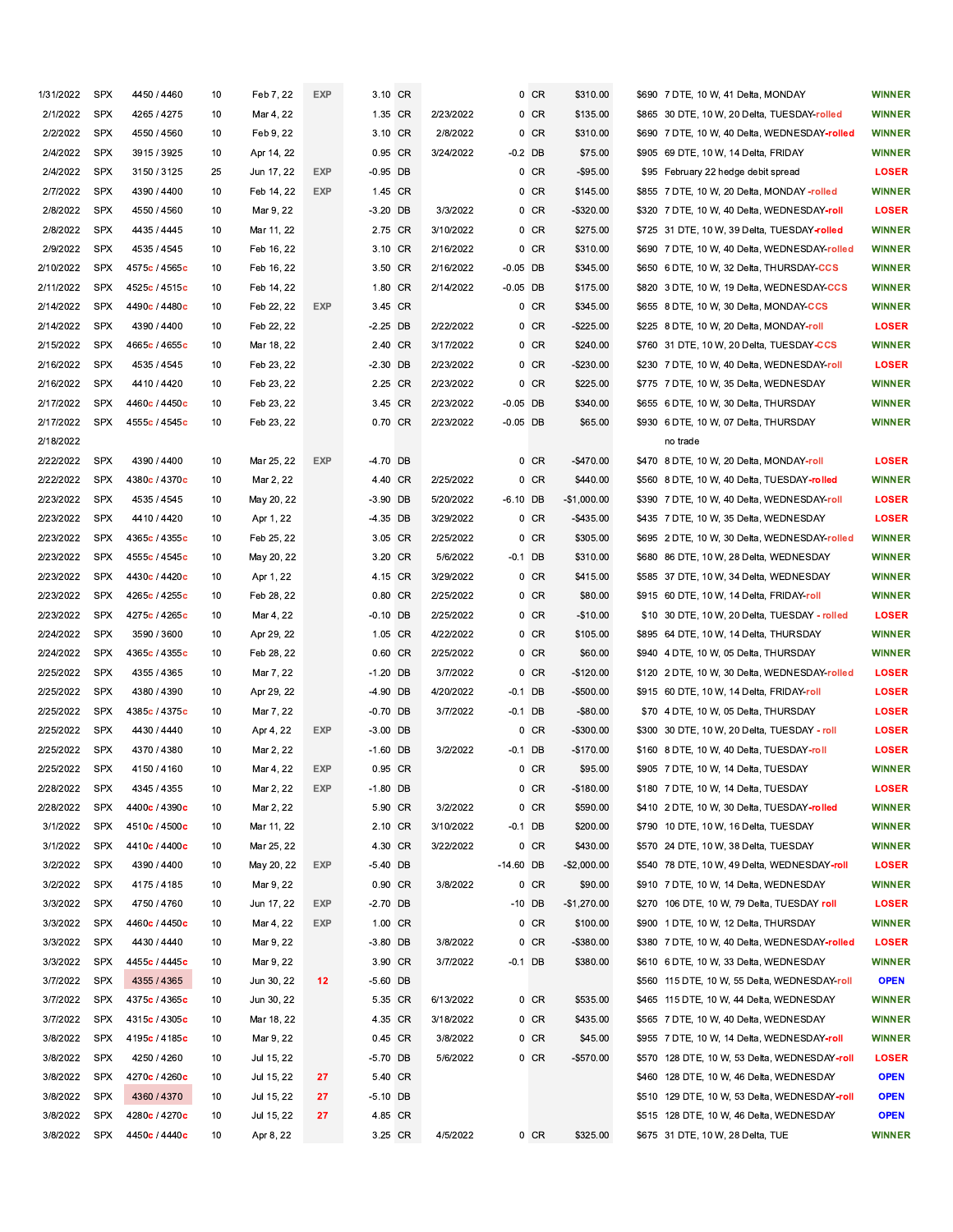| 3/8/2022  | <b>SPX</b> | 4260 / 4270   | 10 | Jul 29, 22 | 41         | -4.50 DB    |           |             |        |                          | \$450 143 DTE, 10 W, 47 Delta, WEDNESDAY-roll       | <b>OPEN</b>   |
|-----------|------------|---------------|----|------------|------------|-------------|-----------|-------------|--------|--------------------------|-----------------------------------------------------|---------------|
| 3/8/2022  | <b>SPX</b> | 4470c / 4460c | 10 | Jul 29, 22 | 41         | 4.90 CR     |           |             |        |                          | \$510 143 DTE, 10 W, 40 Delta, WED                  | <b>OPEN</b>   |
| 3/10/2022 | <b>SPX</b> | 4390 / 4400   | 10 | Aug 19, 22 | 62         | $-5.20$ DB  |           |             |        |                          | \$520 162 DTE, 10 W, 58 Delta, TUESDAY - roll       | <b>OPEN</b>   |
| 3/10/2022 | <b>SPX</b> | 4410c / 4400c | 10 | Aug 19, 22 | 62         | 5.00 CR     |           |             |        |                          | \$500 162 DTE, 10 W, 42 Delta, THURSDAY             | <b>OPEN</b>   |
| 3/16/2022 | <b>SPX</b> | 4430c / 4420c | 10 | Mar 18, 22 |            | 2.20 CR     | 3/18/2022 |             | $0$ CR | \$220.00                 | \$780 2 DTE, 10 W, 12 Delta, WED - rolled           | <b>WINNER</b> |
| 3/17/2022 | <b>SPX</b> | 4360 / 4370   | 10 | Apr 13, 22 |            | $-5.00$ DB  | 4/13/2022 |             | 0 CR   | $-$500.00$               | \$500 27 DTE, 10 W, 52 Delta, THU                   | <b>LOSER</b>  |
| 3/17/2022 | <b>SPX</b> | 3805 / 3815   | 10 | May 20, 22 |            | 1.05 CR     | 4/4/2022  | $-0.25$ DB  |        | \$80.00                  | \$895 60 DTE, 10 W, 14 Delta, FRI                   | <b>WINNER</b> |
| 3/18/2022 | <b>SPX</b> | 4430 / 4440   | 10 | May 6, 22  |            | $-12.10$ DB | 5/2/2022  |             | 0 CR   | $-$1,210.00$             | \$1,210 2 DTE, 10 W, 12 Delta, WED - roll           | <b>LOSER</b>  |
| 3/21/2022 | <b>SPX</b> | 4340 / 4350   | 10 | Mar 23, 22 | <b>EXP</b> | 1.25 CR     |           |             | 0 CR   | \$125.00                 | \$875 2 DTE, 10 W, 17 Delta, MON                    | <b>WINNER</b> |
| 3/22/2022 | <b>SPX</b> | 4480 / 4490   | 10 | Mar 30, 22 | <b>EXP</b> | $-3.50$ DB  |           |             | 0 CR   | $-$350.00$               | \$350 8 DTE, 10 W, 48 Delta, TUE - roll             | <b>LOSER</b>  |
| 3/22/2022 | <b>SPX</b> | 4470 / 4480   | 10 | Mar 28, 22 | EXP        | 3.10 CR     |           |             | 0 CR   | \$310.00                 | \$690 6 DTE, 10 W, 40 Delta, TUE                    | <b>WINNER</b> |
|           |            |               |    |            |            | 1.00 CR     |           |             |        |                          |                                                     |               |
| 3/25/2022 | <b>SPX</b> | 4015 / 4025   | 10 | May 31, 22 |            |             | 5/19/2022 |             | 0 CR   | \$100.00                 | \$900 60 DTE, 10 W, 14 Delta, FRI                   | <b>WINNER</b> |
| 3/28/2022 | <b>SPX</b> | 4525 / 4535   | 10 | Apr 4, 22  | <b>EXP</b> | 3.10 CR     |           |             | 0 CR   | \$310.00                 | \$690 7 DTE, 10 W, 39 Delta, MON                    | <b>WINNER</b> |
| 3/29/2022 | <b>SPX</b> | 4590 / 4600   | 10 | Apr 6, 22  |            | 3.10 CR     | 4/6/2022  |             | 0 CR   | \$310.00                 | \$690 8 DTE, 10 W, 40 Delta, TUE                    | <b>WINNER</b> |
| 3/29/2022 | <b>SPX</b> | 4630c / 4620c | 10 | Apr 1, 22  |            | $-3.95$ DB  | 4/1/2022  | $-0.1$ DB   |        | $-$405.00$               | \$395 37 DTE, 10 W, 34 Delta, WED - roll            | <b>LOSER</b>  |
| 3/29/2022 | <b>SPX</b> | 4610 / 4620   | 10 | Apr 1, 22  |            | 3.35 CR     | 4/1/2022  |             | $0$ CR | \$335.00                 | \$665 7 DTE, 10 W, 35 Delta, WED - roll             | <b>WINNER</b> |
| 4/1/2022  | <b>SPX</b> | 4610 / 4620   | 10 | May 20, 22 | <b>EXP</b> | -5.00 DB    |           | $-5.00$ DB  |        | $-$1,000.00$             | \$500 48 DTE, 10 W, 62 Delta, FRI - roll #125       | <b>LOSER</b>  |
| 4/1/2022  | <b>SPX</b> | 4630c / 4620c | 10 | May 20, 22 |            | 4.40 CR     | 5/5/2022  | $-0.1$ DB   |        | \$430.00                 | \$560 48 DTE, 10 W, 37 Delta, FRI                   | <b>WINNER</b> |
| 4/1/2022  | <b>SPX</b> | 4050 / 4060   | 10 | May 31, 22 |            | 1.05 CR     | 5/31/2022 | $-0.1$ DB   |        | \$95.00                  | \$895 60 DTE, 10 W, 14 Delta, FRI                   | <b>WINNER</b> |
| 4/4/2022  | <b>SPX</b> | 4545 / 4555   | 10 | Apr 11, 22 |            | 3.30 CR     | 4/7/2022  |             | 0 CR   | \$330.00                 | \$670 7 DTE, 10 W, 40 Delta, MON - roll to #134     | <b>WINNER</b> |
| 4/5/2022  | <b>SPX</b> | 4570 / 4580   | 10 | Aug 19, 22 | 62         | $-5.80$ DB  |           |             |        |                          | \$580 136 DTE, 10 W, 49 Delta, TUE - roll #109      | <b>OPEN</b>   |
| 4/5/2022  | <b>SPX</b> | 4650c / 4640c | 10 | Aug 19, 22 | 62         | 5.70 CR     |           |             |        |                          | \$430 136 DTE, 10 W, 46 Delta, TUE - #130 IC        | <b>OPEN</b>   |
| 4/6/2022  | <b>SPX</b> | 4590 / 4600   | 10 | May 27, 22 | <b>EXP</b> | -4.55 DB    |           | $-5.45$ DB  |        | $-$1,000.00$             | \$455 51 DTE, 10 W, 46 Delta, TUE - roll #130       | <b>LOSER</b>  |
| 4/6/2022  | <b>SPX</b> | 4590 / 4600   | 10 | May 27, 22 | <b>EXP</b> | 5.50 CR     |           | $-10$ DB    |        | $-$450.00$               | \$450 51 DTE, 10 W, 46 Delta, TUE                   | <b>LOSER</b>  |
| 4/7/2022  | <b>SPX</b> | 4510 / 4525   | 15 | Apr 14, 22 |            | 0.55 CR     | 4/14/2022 |             | 0 CR   | \$55.00                  | \$945 7 DTE, 15 W, 73 Delta, THU - roll #129        | <b>WINNER</b> |
| 4/14/2022 | <b>SPX</b> | 4500 / 4520   | 20 | May 16, 22 |            | -4.70 DB    | 5/9/2022  |             | 0 CR   | $-$470.00$               | \$470 32 DTE, 20 W, 64 Delta, THU - roll #134       | <b>LOSER</b>  |
| 4/14/2022 | <b>SPX</b> | 4530c / 4520c | 10 | May 16, 22 |            | 4.30 CR     | 5/6/2022  | $-0.1$ DB   |        | \$420.00                 | \$570 32 DTE, 10 W, 36 Delta, THU                   | <b>WINNER</b> |
| 4/21/2022 | <b>SPX</b> | 4525c / 4515c | 10 | Apr 29, 22 |            | 1.70 CR     | 4/22/2022 |             | 0 CR   | \$170.00                 | \$830 9 DTE, 10 W, 15 Delta, THU                    | <b>WINNER</b> |
| 4/22/2022 | <b>SPX</b> | 4330 / 4340   | 10 | Apr 29, 22 |            | $-1.45$ DB  | 4/26/2022 |             | 0 CR   | $-$145.00$               | \$145 7 DTE, 10 W, 48 Delta, FRI                    | <b>LOSER</b>  |
| 4/22/2022 | <b>SPX</b> | 4405c / 4395c | 10 | Apr 29, 22 |            | 3.45 CR     | 4/26/2022 |             | 0 CR   | \$345.00                 | \$655 7 DTE, 10 W, 35 Delta, FRI                    | <b>WINNER</b> |
| 4/22/2022 | <b>SPX</b> | 3975 / 3985   | 10 | Jun 17, 22 | <b>EXP</b> | 1.70 CR     |           | $-10$ DB    |        | -\$830.00                | \$830 56 DTE, 10 W, 21 Delta, FRI                   | <b>LOSER</b>  |
| 4/22/2022 | <b>SPX</b> | 4455c / 4445c | 10 | May 6, 22  |            | 5.40 CR     | 5/2/2022  | $-0.2$ DB   |        | \$520.00                 | \$460 14 DTE, 10 W, 23 Delta, FRI, 2 contracts      | <b>WINNER</b> |
| 4/22/2022 | <b>SPX</b> | 4410c / 4400c | 10 | May 20, 22 |            | 8.60 CR     | 5/17/2022 | $-0.1$ DB   |        | \$850.00                 | \$140 27 DTE, 10 W, 35 Delta, FRI (AM), 2 contracts | <b>WINNER</b> |
| 4/25/2022 | <b>SPX</b> | 3890 / 3900   | 10 | Jun 30, 22 |            | 1.65 CR     | 6/13/2022 |             | 0 CR   | \$165.00                 | \$835 66 DTE, 10 W, 20 Delta, MON                   | <b>WINNER</b> |
| 4/26/2022 | <b>SPX</b> | 4220 / 4230   | 10 | Apr 29, 22 |            | $-3.90$ DB  | 4/29/2022 |             | 0 CR   | -\$390.00                | \$390 7 DTE, 10 W, 48 Delta, FRI                    | <b>LOSER</b>  |
| 4/26/2022 | <b>SPX</b> | 4250c / 4240c | 10 | Apr 29, 22 |            | 3.85 CR     | 4/28/2022 |             | 0 CR   | \$385.00                 | \$615 7 DTE, 10 W, 35 Delta, FRI                    | <b>WINNER</b> |
| 4/27/2022 | <b>SPX</b> | 3800 / 3810   | 10 | Jun 30, 22 |            | 1.65 CR     | 6/13/2022 |             | 0 CR   | \$165.00                 | \$835 64 DTE, 10 W, 20 Delta, WED                   | <b>WINNER</b> |
| 4/28/2022 | <b>SPX</b> | 4240 / 4250   | 10 | Apr 29, 22 |            | $-2.25$ DB  | 4/29/2022 |             | 0 CR   | $-$225.00$               | \$225 7 DTE, 10 W, 35 Delta, FRI                    | <b>LOSER</b>  |
| 4/29/2022 | <b>SPX</b> | 4190 / 4200   | 10 | Apr 29, 22 |            | $-2.50$ DB  | 4/29/2022 |             | $0$ CR | $-$250.00$               | \$250 7 DTE, 10 W, 48 Delta, FRI                    | <b>LOSER</b>  |
| 4/29/2022 | SPX        | 4235c / 4225c | 10 | Apr 29, 22 |            | 3.20 CR     | 4/29/2022 | $-0.35$ DB  |        | \$285.00                 | \$680 0 DTE, 10 W, 42 Delta, FRI                    | <b>WINNER</b> |
| 4/29/2022 | <b>SPX</b> | 4190 / 4200   | 10 | Apr 29, 22 |            | $-3.90$ DB  | 4/29/2022 |             | 0 CR   | -\$390.00                | \$390 7 DTE, 10 W, 35 Delta, FRI                    | <b>LOSER</b>  |
| 4/29/2022 | SPX        | 4235c / 4225c | 10 | Apr 29, 22 |            | 3.90 CR     | 4/29/2022 | $-0.35$ DB  |        | \$355.00                 | \$610 0 DTE, 10 W, 42 Delta, FRI                    | <b>WINNER</b> |
| 4/29/2022 | <b>SPX</b> | 4190 / 4200   | 10 | May 18, 22 |            | $-9.20$ DB  | 5/10/2022 |             | $0$ CR | $-$920.00$               | \$920 7 DTE, 10 W, 35 Delta, FRI (2 contracts)      | <b>LOSER</b>  |
| 4/29/2022 | <b>SPX</b> | 4225c / 4215c | 10 | May 18, 22 |            | 9.70 CR     | 5/10/2022 |             | $0$ CR | \$970.00                 | \$30 7 DTE, 10 W, 35 Delta, FRI (2 contracts)       | <b>WINNER</b> |
| 5/2/2022  | <b>SPX</b> | 4325 / 4310   | 15 | Jun 10, 22 | EXP        | 0.30 CR     |           | $-10$ DB    |        | -\$970.00                | \$970 39 DTE, 10 W, 77 Delta, MON (2 contracts)     | <b>LOSER</b>  |
| 5/6/2022  | <b>SPX</b> | 4130 / 4140   | 10 | Jul 15, 22 | 27         | $-1.15$ DB  |           |             |        |                          | \$115 128 DTE, 10 W, 53 Delta, WEDNESDAY-roll       | <b>OPEN</b>   |
|           | <b>SPX</b> |               |    |            |            |             |           |             |        |                          |                                                     | <b>OPEN</b>   |
| 5/6/2022  |            | 3680 / 3690   | 10 | Jul 15, 22 | 27         | 1.65 CR     |           |             |        |                          | \$835 69 DTE, 10 W, 20 Delta, FRIDAY                |               |
| 5/9/2022  | <b>SPX</b> | 4050 / 4070   | 20 | May 16, 22 | <b>EXP</b> | $-8.65$ DB  |           | $-11.35$ DB |        | $-$2,000.00$<br>\$835.00 | \$865 32 DTE, 20 W, 64 Delta, THU - roll            | <b>LOSER</b>  |
| 5/9/2022  | <b>SPX</b> | 4070c / 4050c | 20 | May 16, 22 |            | 8.35 CR     | 5/13/2022 |             | 0 CR   |                          | \$165 7 DTE, 20 W, 44 Delta, MON - roll             | <b>WINNER</b> |
| 5/10/2022 | <b>SPX</b> | 4060 / 4070   | 10 | May 18, 22 |            | $-4.50$ DB  | 5/18/2022 |             | $0$ CR | $-$ \$450.00             | \$450 7 DTE, 10 W, 35 Delta, FRI (2 contracts)      | <b>LOSER</b>  |
| 5/10/2022 | <b>SPX</b> | 4080c / 4070c | 10 | May 18, 22 |            | 4.30 CR     | 5/18/2022 | $-0.1$ DB   |        | \$420.00                 | \$570 7 DTE, 10 W, 35 Delta, FRI (2 contracts)      | <b>WINNER</b> |
| 5/13/2022 | <b>SPX</b> | 4095c / 4075c | 20 | May 16, 22 | EXP        | $-2.40$ DB  |           |             | $0$ CR | $-$240.00$               | \$240 7 DTE, 20 W, 44 Delta, MON                    | <b>LOSER</b>  |
| 5/13/2022 | <b>SPX</b> | 3720 / 3730   | 10 | Jul 15, 22 | 27         | 2.05 CR     |           |             |        |                          | \$795 63 DTE, 10 W, 25 Delta, FRI                   | <b>OPEN</b>   |
| 5/16/2022 | <b>SPX</b> | 4050 / 4070   | 20 | Jul 15, 22 | 27         | 9.55 CR     |           |             |        |                          | \$45 60 DTE, 20 W, 54 Delta, MON                    | <b>OPEN</b>   |
| 5/16/2022 | <b>SPX</b> | 4070c / 4050c | 20 | Jul 15, 22 | 27         | 10.35 CR    |           |             |        |                          | -\$35 60 DTE, 20 W, 47 Delta, MON                   | <b>OPEN</b>   |

÷